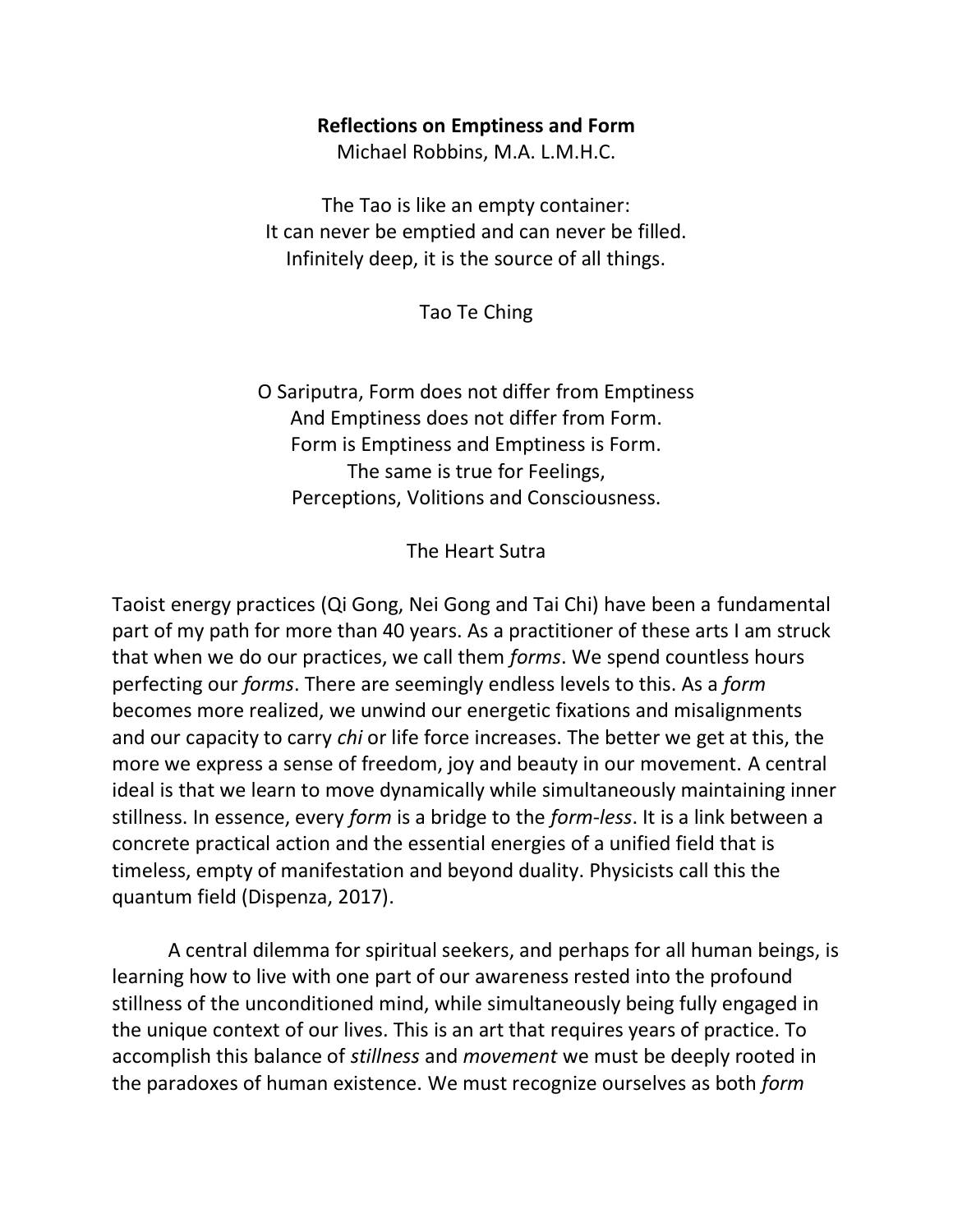and *formless*, as a unique event in time and space, and also a timeless essence that transcends physical, psychological and cultural conditions. We must understand ourselves as beings with biological, psychological and cultural conditioning, and also as timeless wells of *emptiness* from which creation has mysteriously sprung.

The 'chi' that flows through our bodies and minds ultimately has its roots in *emptiness*, or that level of energy that precedes the duality of yin and yang, subject and object. In Taoism this is called the "Wu Chi". The "Wu Chi" is the level of energy that exists prior to the birth of yin and yang, subject and object. As soon as there is yin and yang, there is creative dynamism, manifestation, time, and the "full catastrophe" of life in the world. As soon as there is any duality, any point that exists, any manifestation at all, there is the beginning of the "twoness" that ultimately gives birth to (as the Tao Te Ching says) "the ten thousand things".

The capacity to hold both the fundamental *emptiness* of the Wu Chi and at the same moment practice the exacting disciplines of our *forms* is a metaphor for life. In a sense any *form* is symbolic of our identity in the world of time and space. Anything that we do with impeccability can be a vehicle to practice the paradoxical unity of *emptiness* and *form.*

The moment of creation, when no "thing", no "one", and no "time", emerges into "something" and "someone", at a particular time, fascinates me. The capacity to truly dissolve into no "thing", and no "one", outside of "time", and then emerge from the blackness of the Void as a unique being in a particular moment, is an extraordinary experience. It requires that we dis-identify from all of the structures of our lives and then breathe life back into these structures from a place of non-attachment and impeccable artistry. A deep attainment on the path is that we become relaxed and open enough for there to be a continuous flow from *emptiness* into *form* and *form* into *emptiness*. To come back to the centrality of paradox again, it seems that it takes profound discipline and competence in the *forms* of our lives to be able to touch the *formless.*

The practitioners that I have known that have embodied this moment of creation when *emptiness* flows into *form* and *form* into *emptiness* have a particular kind of energy about them. They transmit a *timeless presence* and transcendent quality of *Being* while simultaneously being fully focused, clear and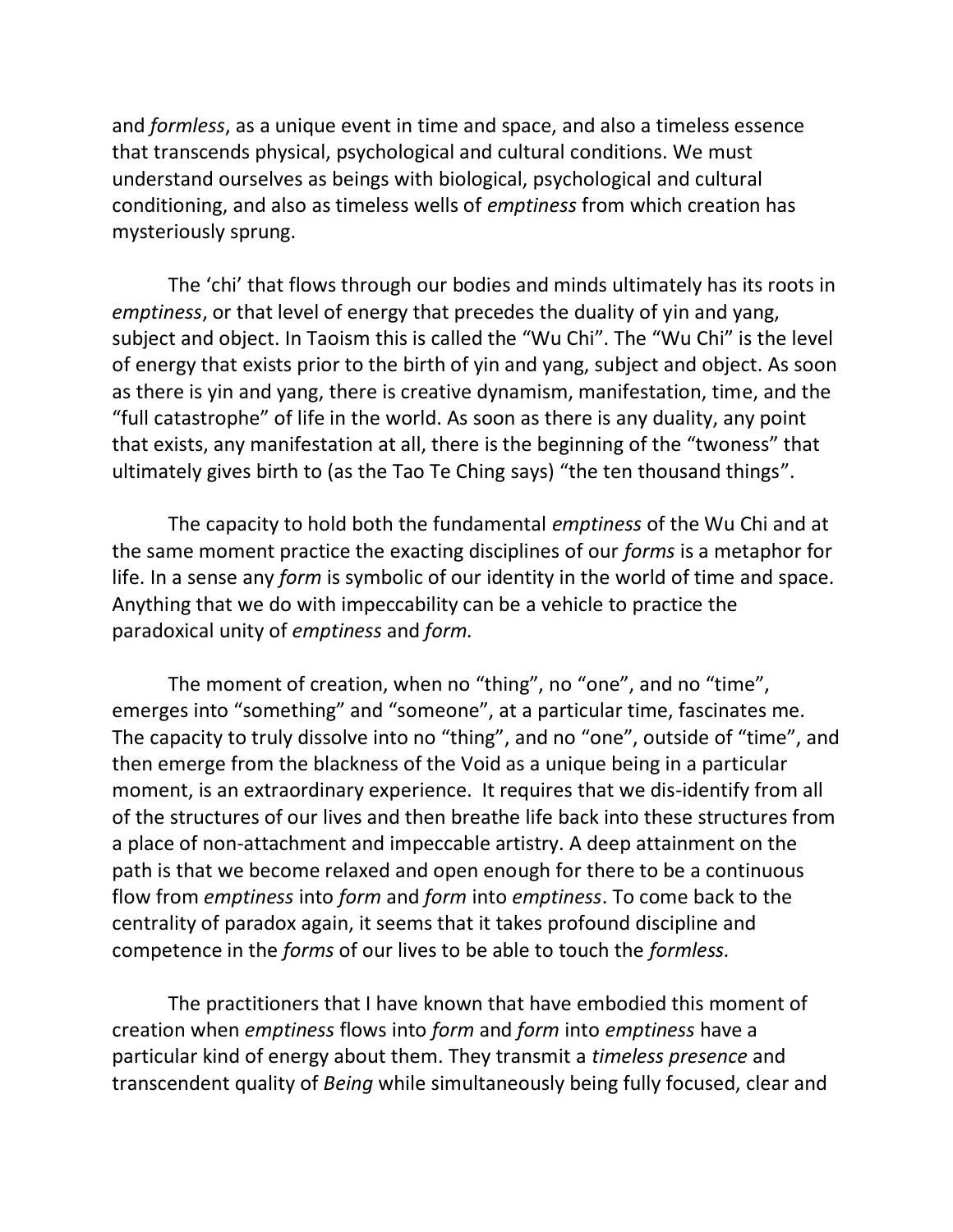deeply available in every moment. They are luminous, flowing, relaxed, fully present in the complexity of every context, and see the world with an admirable sense of objectivity. They are not "stuck".

A friend of mine who is an advanced practitioner of meditation and Qi Gong recently reminded me that too much higher cortical activity, i.e. over-thinking, blocks chi flow. (Ken Bichel, personal communication, 2019) Therefore, a first step on the path towards an unimpeded flow between *emptiness* and *form* is to develop our capacity to notice our identification with thoughts and develop a capacity to dissolve attachment to discursive thinking. Or, to paraphrase the words of A.H. Almaas, (Almaas, 2002, p. 393 -395) 'true autonomy is autonomy from our own minds'.

It may be important to clarify that we never lose the knowledge and information that is held in our discursive minds, it is simply that we learn how to reflect on this information with non-attachment, and objectivity. We do not confuse the information in our thinking with the fundamental, contentless, emptiness of Being.

To dis-identify from the conditioning of our minds requires that we study the structure, the drives and motivations, the compulsions and traumas that keep our attention fixated inside a particular structure or point of view. When the Taoists and other mystics talk about the conditioned mind, they are also talking about the *conditioned body* and the neural pathways that have been etched into our nervous system by our physical, psychological and cultural experiences. Dissolving these fixations in our "mind/body", in our energy, thought patterns, beliefs and behaviors is the first stage of spiritual practice in most of the spiritual disciplines that I have studied. From this perspective we could define this stage of practice as any form we use to illuminate and disidentify from our conditioning. Qi Gong, Yoga, Psychotherapy, Spiritual Inquiry are all examples of methods to address energetic and emotional fixations at different levels. Ultimately, the goal is to be able to live more consistently in a state of flow between *emptiness* and *form*, *form* and *emptiness.*

As a psychotherapist, I remember what Freud said – we must make what is unconscious conscious. In spiritual practice, this means that we must make the unconscious patterns of energy flow, tension, fixated chi, etc. in the body/mind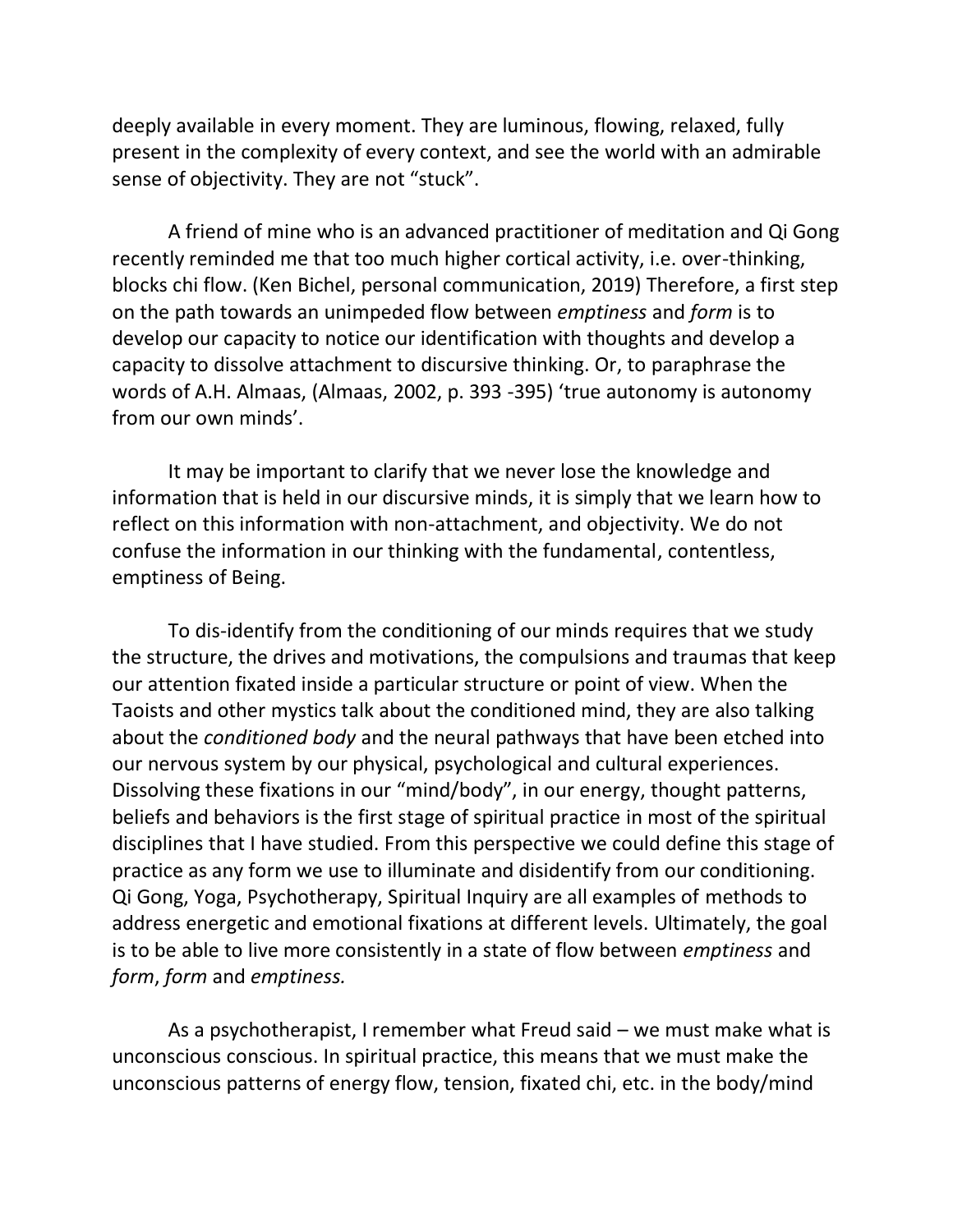conscious. The work of dissolving these energetic blockages and fixations at every level is essential for a student to sustain an authentic experience of emptiness.

There are some ways that spiritual teachings and teachers have thought about developing our capacity to hold both the timeless *emptiness* of the transcendent, and the engaged focus of attention in the immanent moment, that I think are very useful to anyone on a spiritual path. At least they have been for me. I offer three of them here in the hopes that they may also be useful to you. Some of these ideas have strong implications for the nitty gritty of spiritual practice that you may not have thought of before. Hopefully they can help you track the flow between *emptiness* and *form* in a way that helps you to integrate the paradox of human existence more fully. Fundamentally, I believe that the capacity to simultaneously hold both emptiness and form is a natural human potential that is available to all of us with guidance and practice.

The three approaches that I would like to explore are 1) the perspective of Taoist Energy Practices, 2) Big Mind and Relative Mind, and 3) Non-Doing meditation.

# **Taoist Energy practice: Balancing the Vertical and the Horizontal – Strengthening the Belly Center and the Central Channel**

The Taoists were at once very practical and profoundly mystical in their approach to *emptiness*. From a Taoist perspective, before a student can even begin to approach a deep level of *emptiness*, she must do a tremendous amount of preliminary energetic work to create a balanced, coherent and stable flow of chi through the body/mind. Although there are many, perhaps even hundreds of practices in the Taoist Canon that can help a student to achieve this, I would like to focus on two central dimensions that integrate the intentions and understandings of many of these methods. These dimensions are strengthening and balancing the Dan Tien of the belly center and opening the Central Channel or the vertical energy route that runs through the center of our bodies from the perineum to the crown of our heads. The Central Channel also continues into the spaces below and above our physical body.

In the world view of Taoism, we are a continuously pulsing, vibrant field of energy embedded in ever increasingly complex and subtle fields which extend like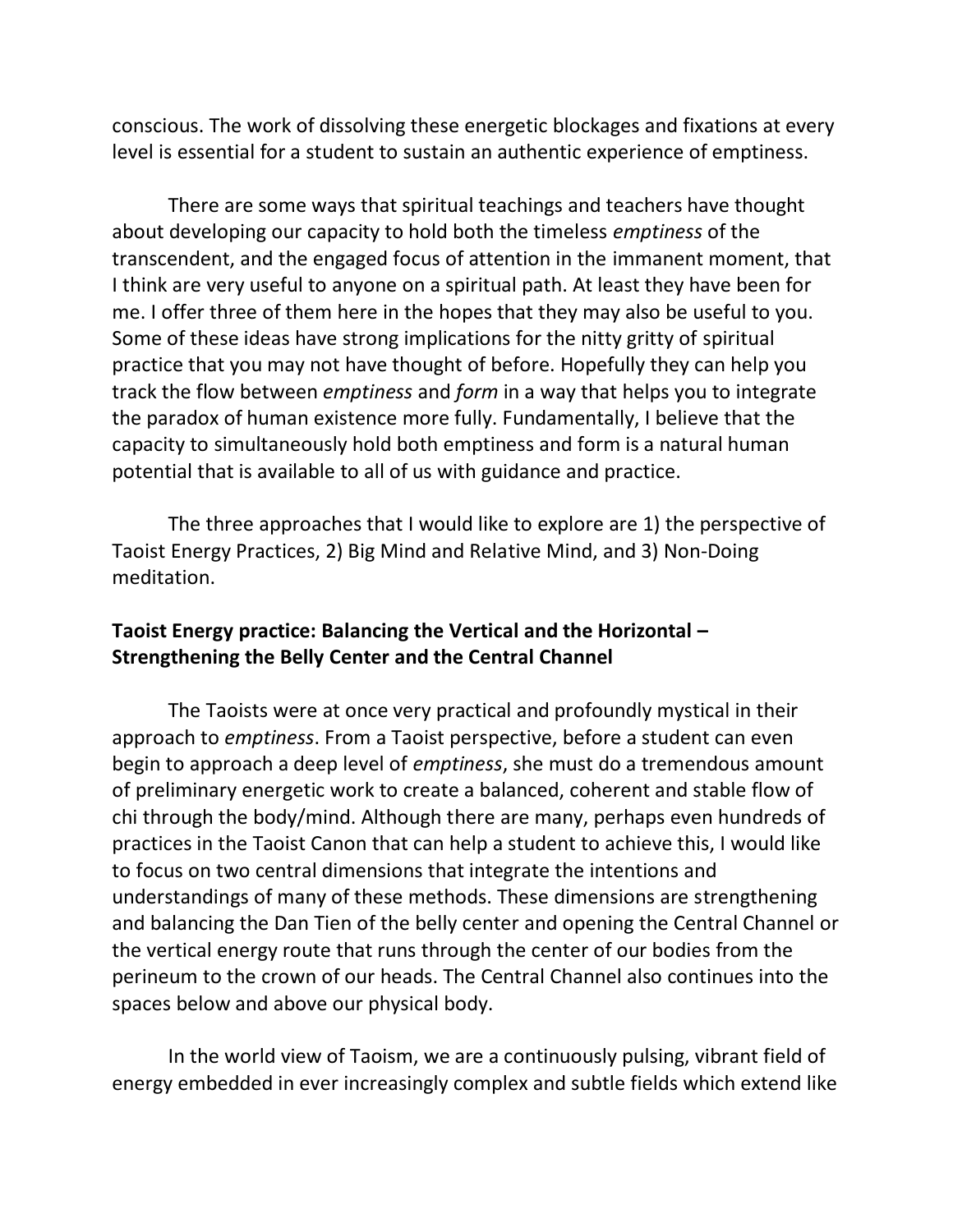a series of Russian nesting dolls from the smallest atoms of our bodies to the cosmos itself. In this hierarchy of energy fields, every part is interconnected, and affecting each other. The larger fields contain the smaller ones and have a relatively larger impact. Although there is a hierarchy of smaller and bigger fields of complexity, every level also mirrors every other level holographically. The microcosm reflects the macrocosm. So, in our mind/body we literally have access to all of the elements of the universe.

Taoism encourages us to look at everything in life, the food we eat, our intimate relations, our culture, the weather, the seasons and even the movements of the planets and stars, in terms of creating a sense of harmony, order and coherence between all these fields of energy. All Taoist practices and philosophy (Acupuncture, Tai Chi, Qi Gong, Feng Shui, the I Ching, Nei Gong, Five Element cooking, etc.) have the goal of creating a sense of harmony and balance between all levels of existence, from the personal to the cosmic. Some practices focus on the details of life, like what we eat and the flow of energy through our living spaces, while others, such as Taoist Alchemy, focus on harmonizing our lives with more cosmic fields of energy. When we are living a life that is in balance, we have a sense of order and rightness. We are exactly where we are, at peace with ourselves, in harmony with the changing world. One could spend lifetimes studying all of the wisdom that is available in Taoism about these principles and the practices that flow from understanding them.

But Taoism, like all authentic spiritual paths, goes further than this. It is also a methodology through which we can experience the *empty*, non-dual state of the unified field, the *Tao*, directly, beyond the relative, conditioned world of manifestation.

The Taoists are very practical about this. They noticed that approaching *emptiness* is not a benign activity. If a practitioner is not well prepared, it can have serious negative effects. It can fry a students' nervous system, exacerbate energy imbalances in the mind/body, create serious insomnia, and even drive someone to madness. Before any responsible teacher in the Taoist tradition is willing to teach a student practices that connect them to these higher fields of energy, they want to be sure that the students' nervous system and mind is rock solid. A central understanding of Taoist practice is that this sense of balanced, mature,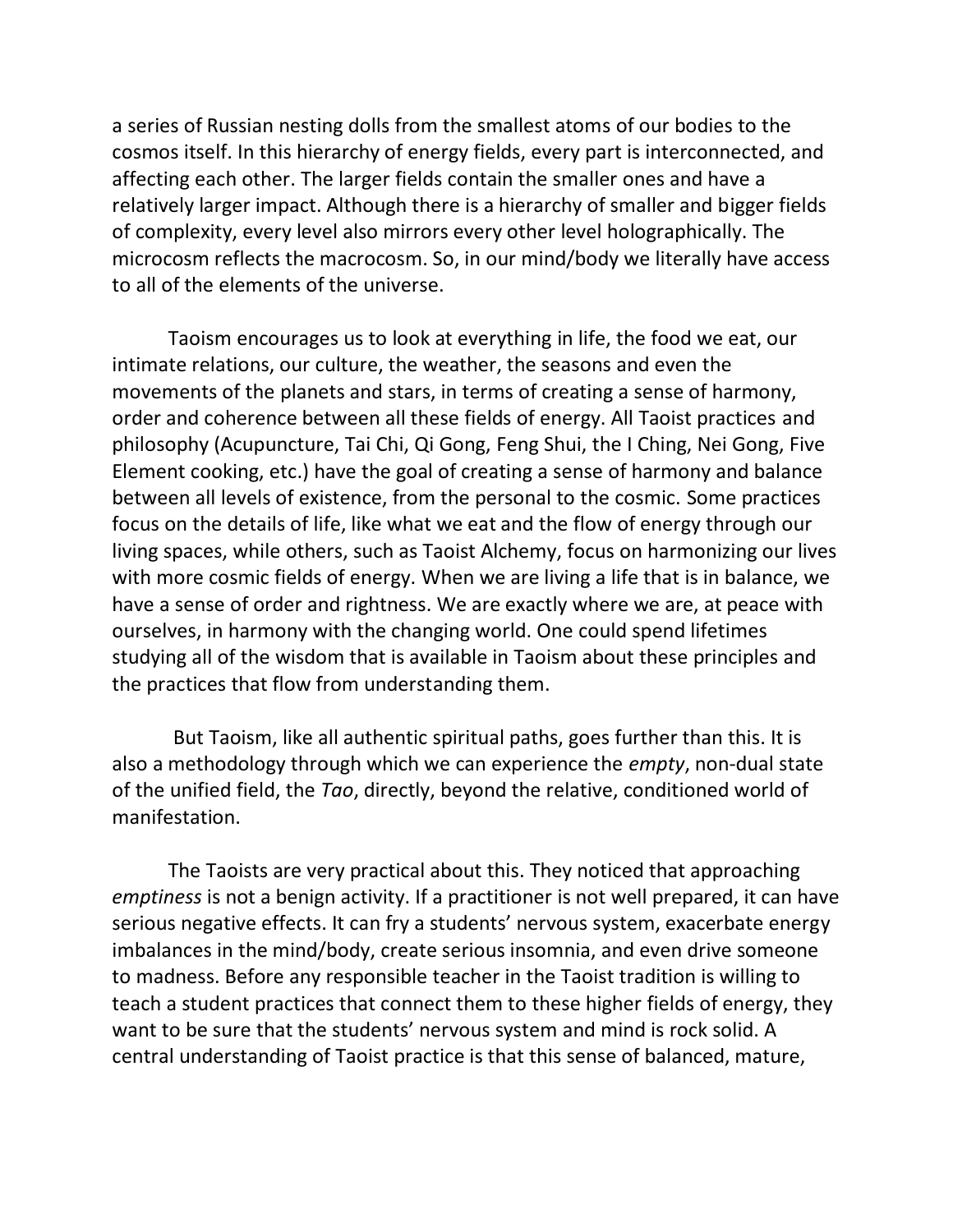resilience is connected with developing the Dan Tien of the belly center and balancing the energies of the internal organs.\*

\* There are actually three Dan Tiens that we develop in Qi Gong practice, the belly, the chest and the head. As we develop, we learn to connect and balance all three centers in the context of the energies of earth and heaven. However, the belly Dan Tien is almost always addressed first. Because balancing, relaxing, and strengthening the belly Dan Tien is so essential in my experience, in this article I am only going to focus on it.

In Eastern cultures, even in popular culture, there is an emphasis on strengthening and protecting one's belly center. The Dan Tien (belly center), is the center that controls our physical vitality, health, emotional balance, and power in time and space. All accomplished internal martial artists have a very developed Dan Tien. When the belly center is open, we express a quality of profound *presence.* It is our center of gravity physically and also our center of gravity psychologically. In our belly center is seated our unique expression inside of the particular conditions of every moment. It is profoundly imminent. Internal martial arts, Qi Gong schools, and Yoga schools, all pay deep attention to developing a strong, coherent belly center. An example of the reverence for a healthy belly center in eastern culture that I noticed when I was living in Japan is that even people with no conscious spiritual practice were concerned about keeping their bellies warm and healthy by wearing something called a "hara-maki".

One Taoist master I studied with compared the Dan Tien to the "command central" that helped navigate humankind's first journey to the moon (Mantak Chia, class notes, 1990). Journeying into *formless emptiness* was considered like taking a rocket into space. Without a strong "command central" to guide you, a student could get lost, confused, ungrounded, or spaced out, or even go crazy. Energetically, all of these symptoms are manifestations of a loss of ones' root in the earth and an imbalance in energies of the internal organs and the Dan Tien, i.e. the belly center.

The consequences of opening up deep states of emptiness by doing extreme practices which catapult a students' consciousness into *emptiness*  without a strong, stable nervous system and psychological base can be profound. One example of this is a dear friend of mine who was doing some very deep practices involving strong changes in her diet and intensive Yoga and meditation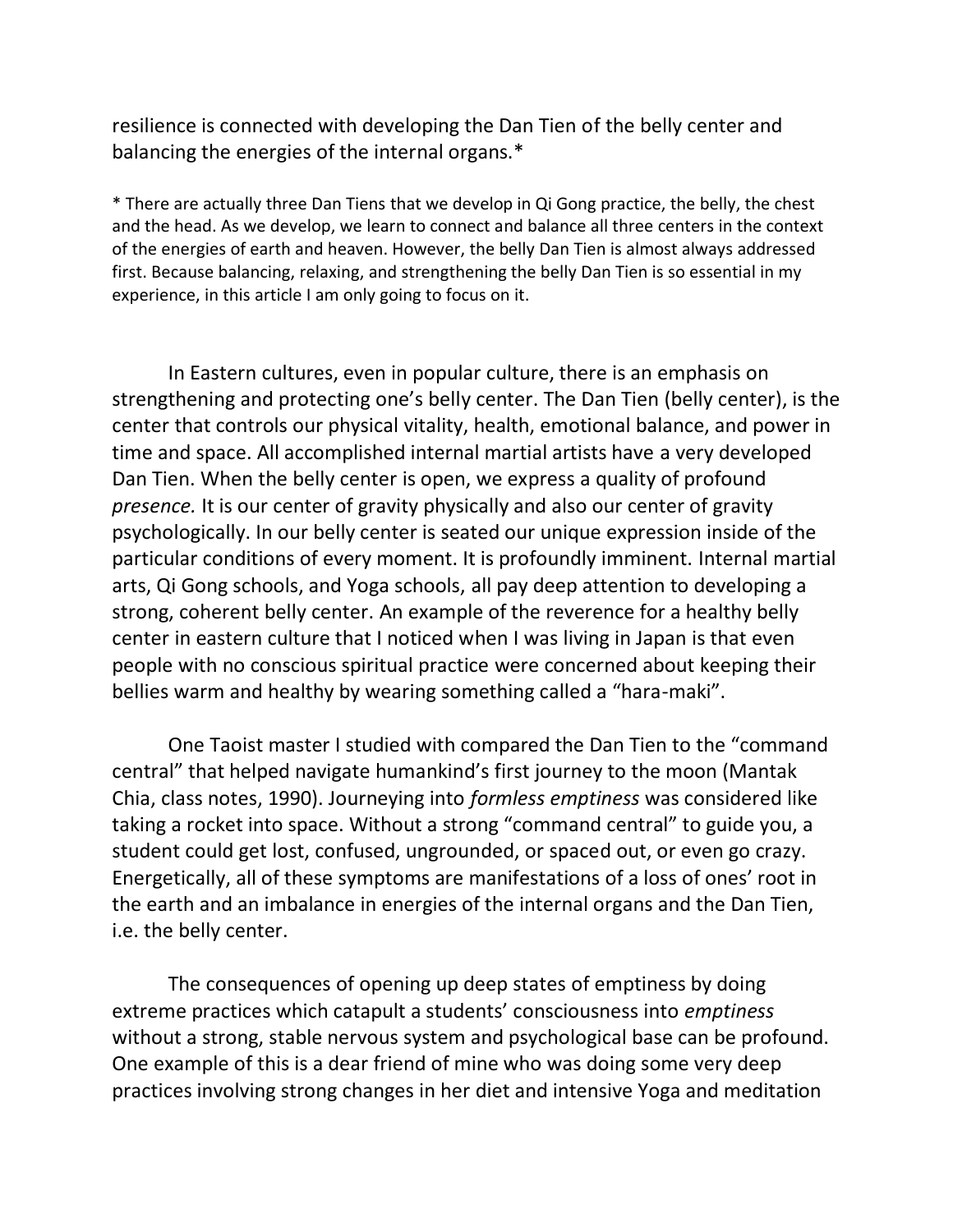in preparation for a retreat in India. At some point in this process, she stopped being able to sleep. As her insomnia worsened, she was plagued by anxiety and material from early childhood traumas persistently intruded on her consciousness. In short, she was totally dysregulated. Ultimately, she had to be hospitalized until she could regain her balance. From a Taoist perspective, one might say that she had prematurely opened her Central Channel and without a strong enough base to contain the energy. This has sometimes been called a "kundalini syndrome" (Chia, 1983).

This brings us to a critical, pragmatic direction in practice. For the first many years of practice, it is recommended that a student focus on the downward flowing energy currents in the body. This is essential to calm the nervous system and get the noise and reactivity out of the mind/body. (Frantzis, 1998) A calm, relaxed mind, in Taoist practice, is equivalent to a calm, relaxed belly that is grounded through our legs into the earth. Without a balanced, strong belly center, it will be impossible for a student to achieve a healthy nervous system, which in the words of neurobiologist Dan Siegel is *flexible, adaptive, coherent, energized and stable*. (Siegel, 2012)

Dissolving the patterns of dysregulation that we have accumulated due to the impressions of our environment is a big task that takes extraordinary perseverance, ruthless honesty with oneself, and deep courage. Facing one's demons and their innumerable manifestations is not for the faint of heart! From both my own spiritual practice and from 35 years of practice as a psychotherapist I can personally attest to this!

There are many practices that achieve a balanced and grounded Dan Tien. Because this is a complex process that involves physical, emotional and psychological work uniquely tailored to correct the particular imbalances that a student is struggling with, I recommend finding a competent teacher that has achieved some mastery in his or her particular discipline and staying with them for as long as it takes. Creating a balanced belly Dan Tien, in my experience, is a necessary and essential stage on the path to becoming an emotionally and energetically mature human.

In Taoist teachings, the vertical energy current of the Central Channel is only approached after this preliminary work is done. This channel starts at the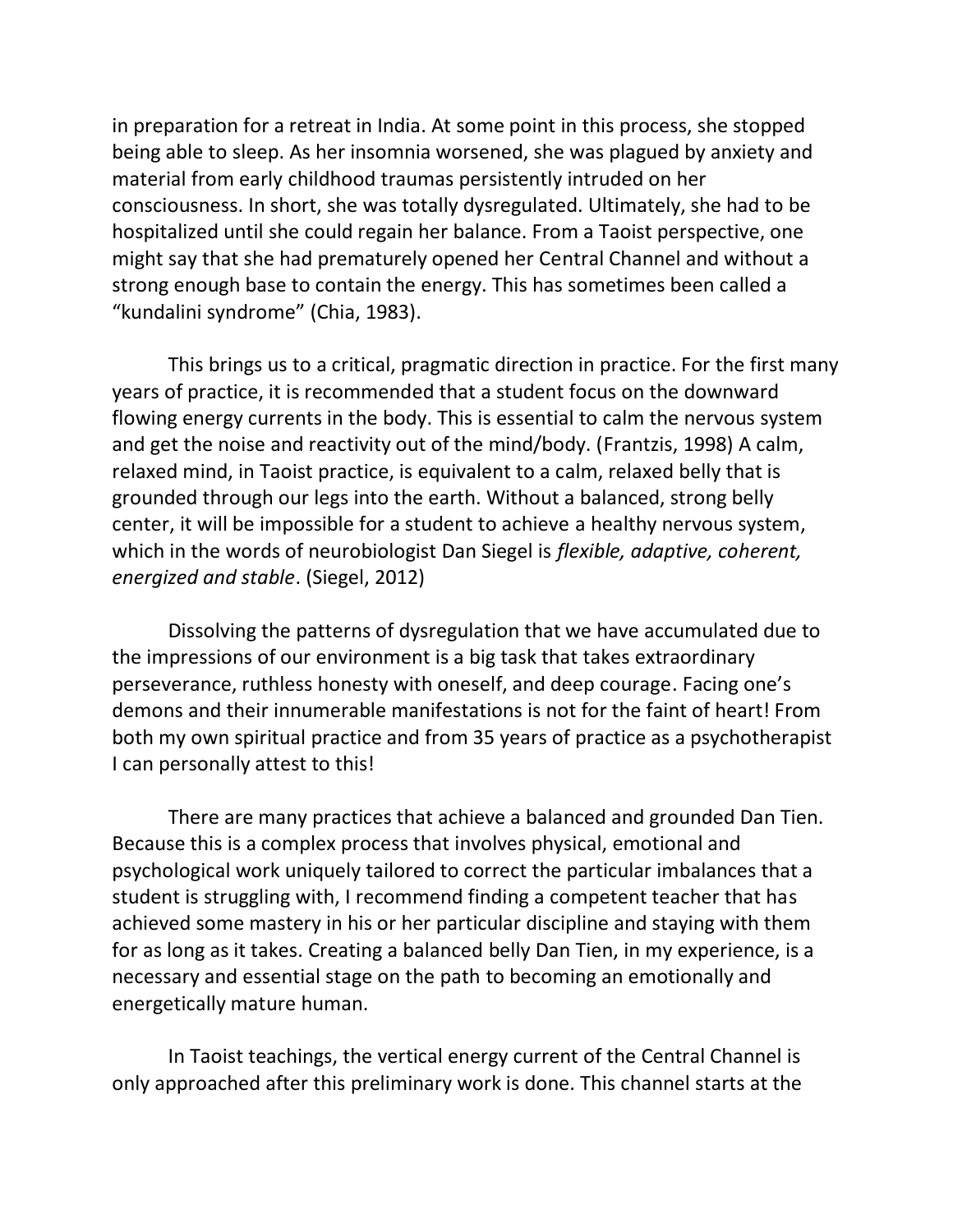perineum and runs through the center of the body, a little forward of the spine up to the crown. It also extends past the body from the perineum deep into the earth, and upwards from the crown high into heaven.

In the beginning when a student opens to *emptiness*, particularly if she is working with practices to open the Central Channel, she often will discover it in the space above her head. This is connected with opening the Ba Hui point at the top of the head and with activating the pineal gland. The first experience of this is a boundless sense of spaciousness and freedom. When Ba Hui opens, and the pineal gland is activated, a gateway in consciousness opens into boundless dimensions of space. This may deepen into the experience of *emptiness.* Over time a student may learn how to bring the sense of emptiness, (a relaxed, agenda-less, contentless and neutral energy) through the entire Central Channel. When this happens, she might experience her energy body as a geometric form called a "Torus", empty in the center with light and magnetism cascading in 360 degrees all around her. This is like a very elongated, luminous donut. Alex Grey has some beautiful paintings of this energy form as it develops through different stages. (Grey, 1990, "Psychic Energy System", "Spiritual Energy System", "Universal Mind Lattice", "Void/Clear Light".)

There are many detailed and specific Taoist practices that are helpful for our energetic and psycho-physiological development. A master teacher can create a curriculum for each specific student to guide her unfoldment in a safe and orderly way. The essential point is that we must first be energetically grounded in a solid structure before we approach *emptiness.* This means developing energetic, neurobiological, and emotional maturity. From a Taoist perspective, an essential stage in this process is this developing a strong and balanced belly Dan Tien and a feeling of being grounded and connected to the magnetic field of the earth. It is only then that we can approach the energies of *emptiness* safely without creating energetic or psychological imbalance.

#### **Big Mind and Relative Mind**

"Big Mind" refers to *formless emptiness* and "Relative Mind" to the conditioned mind of *form*. Big Mind is an idea that I was first introduced to by Zen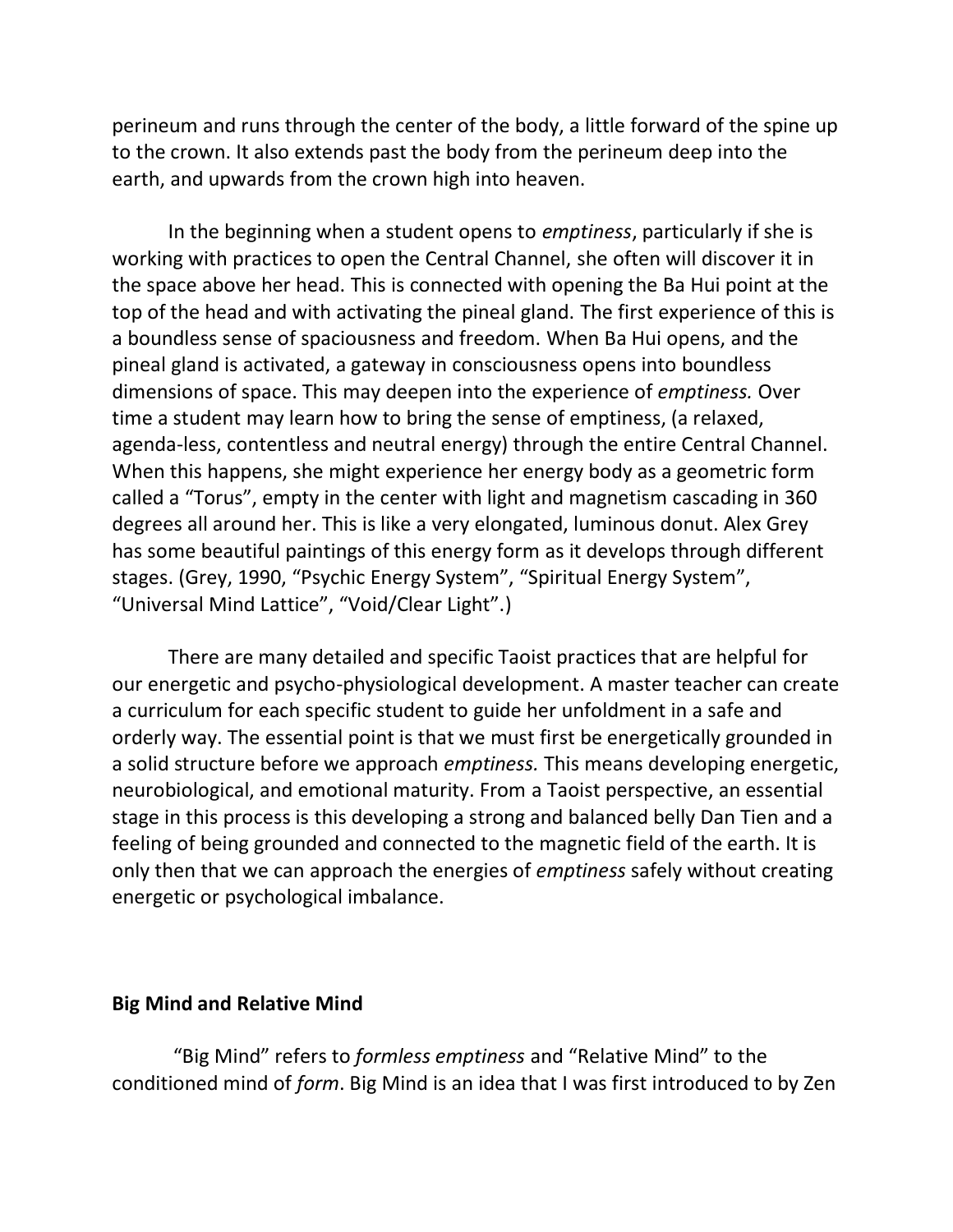master Genpo Merzel. (Merzel, 2008) I have adapted his ideas for the purposes of this essay.

At the first, most accessible level of Big Mind, we are simply deeply relaxed and not fixated into any role, agenda, point of view, or position. We are present, available, with free attention, energy and clarity. There is a quality of spaciousness, like we are enjoying the best, most relaxing vacation of our lives. The energy in our bodies is flowing from above our head through our brain, chest, belly and legs, into the earth below our feet without fixation or impediment. We are open to whatever emerges in the moment and we greet it with a sense joyful alertness. All of this is effortless, we are not "trying" to attain this state, it just "Is". We are "awake", undistracted, quiet internally, and available for our life.

As the experience of Big Mind deepens, we open to recognizing ourselves as a field of energy that is one with the unified or quantum field of energy that connects all things together. This is a deeper level of energy flow that we access when we have more completely dissolved our blockages. As this awareness of our unity with all things deepens, we start to open to experiences that are beyond *Time* and *Space.* At the deepest level we *become* this unified field of formless energy itself. We might even dissolve to such an extent that we experience a cessation of our identity. This is a difficult level to talk about because, when we touch this level, our personal identity ceases to exist. If we no longer exist – then who is left to report on experiences of this state? This is another one of those paradoxes. In my experience, I only "know" I have touched something close to this experience in a meditation because I emerge feeling totally refreshed, as if the windows of my perception have been washed clean and I can see the world with fresh eyes. This experience gifts me with a profound experience of what Suzuki Roshi calls "Beginners Mind". (Suzuki, 2011)

As Big Mind becomes more integrated into our lives, we can begin to track the flow from the empty, timeless place of unconditioned unity, beyond the subject and object split, down through the conditioned layers of density and information into the particular circumstance that we are focusing on. Because we are starting from a very high level, close to the unified field of *All That Is*, the range of information that we can access is vast. For some people it appears that they have access to the collective wisdom and information of the ages. An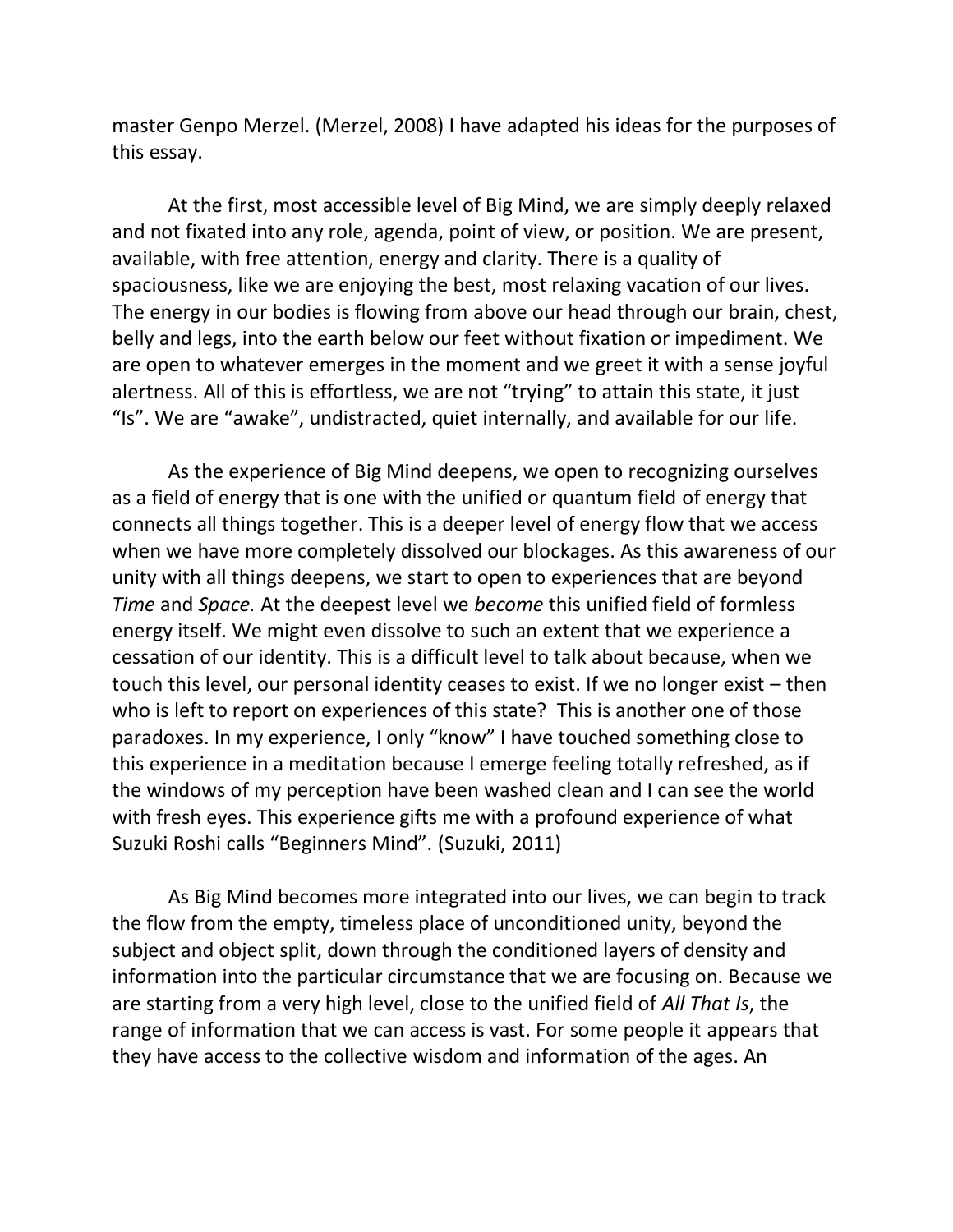example of this is the psychic Edgar Cayce. (Sugrue, 1989) But this can take decades, or perhaps lifetimes, of sincere practice.

We might also notice that *emptiness* is not "empty". It is full of the primal potential of life before it has come into manifestation. It is an *empty/fullness*. "The Tao is like an empty container: It can never be emptied and can never be filled. Infinitely deep, it is the source of all things." (Tao Te Ching)

*Emptiness* has absolutely no judgements. It has no agenda, no position, no opinions at all. It simply *Is.* In fact, as best as I can tell, in its' essence it has no relationship to the world of change and impermanence at all. It is like the empty page that holds the many stories of our lives. Can you imagine the empty page having an opinion about what is written on it? How absurd! The empty page is just empty space!

Relative Mind on the other hand is the mind that emerges as a response to the world of subjects and objects. It is the mind that helps us to navigate the world of conditions. In it are all of the strategies, roles, opinions and positions that contain our very best wisdom to date as to how to navigate the world that we find ourselves in. The job of the *relative mind* is to develop a coherent narrative of our "self" and the world. When *relative mind* is healthy, it is flexible, adaptive, coherent, energized and stable (Siegel, 2012). When our minds have achieved this level of balance it is well prepared to begin to approach *emptiness*.

Studying the world of the *relative mind* and understanding the fixations, fears, compulsions and traumas that are frozen inside the mind stream of the *relative mind* is the work of all healing methods. As mentioned before, from my perspective this is the first stage of all responsible spiritual practice. Every healing method and practice looks at this great project from the vantage point of its particular expertise. Every method (biological, psychological, social, economic, environmental) has value and a contribution to make to our development towards an unimpeded flow from *emptiness* to *form* to *emptiness.* Ultimately, this healing is not just for individuals, it is also for the collective traumas, suffering and energetic fixations, that are stuck in the body of humanity as a whole. When healing reaches the level of the collective, society as a whole takes steps towards living in a harmonious, balanced flow of energy between all human beings, and between human beings, the planet and the universe.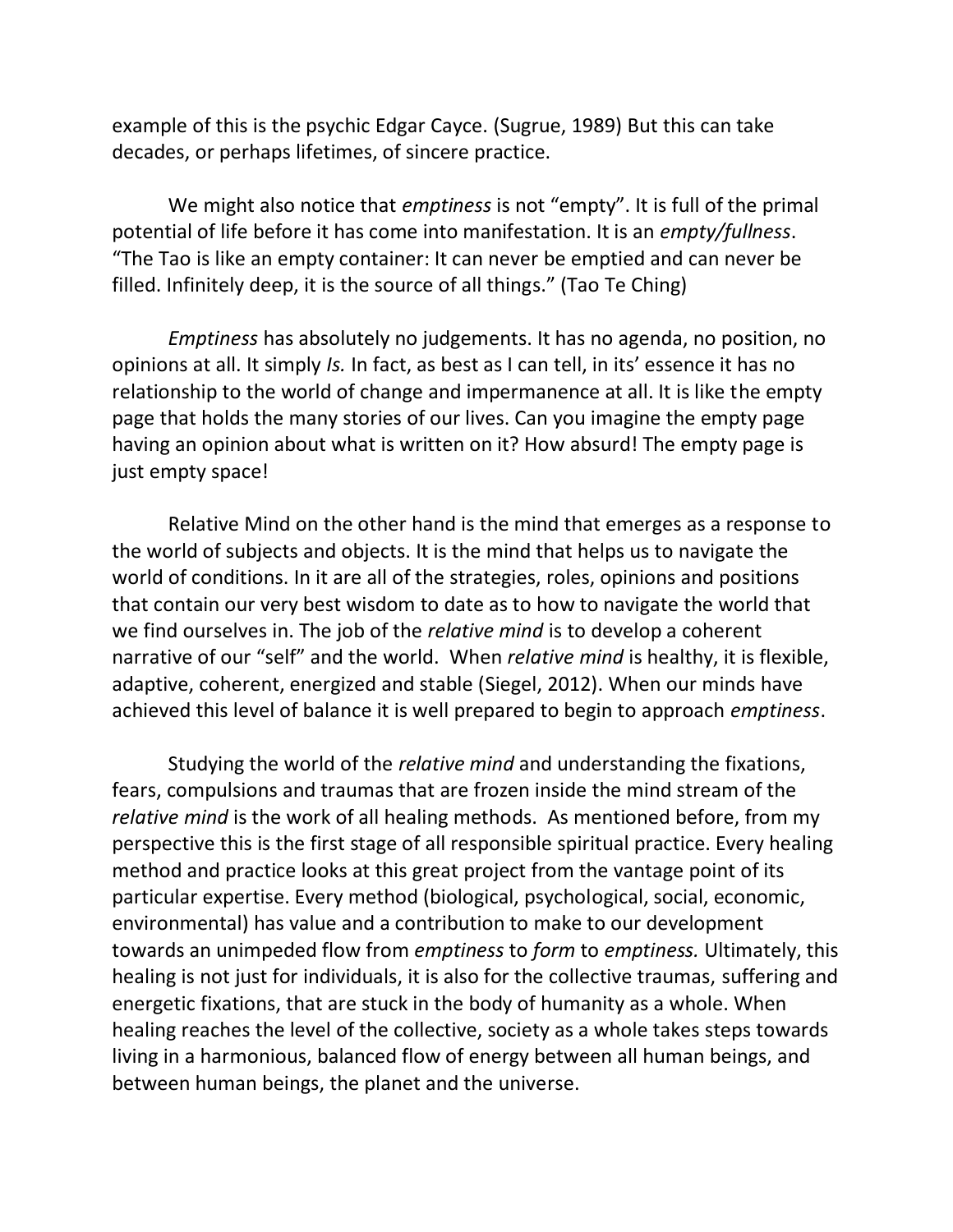### **Non-Doing Meditation**

Non-Doing meditation is perhaps the ultimate *emptiness* practice. It is deceptively simple and yet profound. One way to think about it is that non-doing meditation is a deep vacation from *everything*. Most importantly it is a break from ourselves!

Buddhist meditation Master, Pema Chodron, notices that the mind is like a wheel that is continuously turning. (Chodron, 2005) Like a potter's wheel, it is continually being 'kicked' by the information and stress of our lives. Our minds are a continual inner dialogue of thoughts and emotions. The momentum of this wheel is complex! It began with the early impressions and pressures of the familial environment we were born into. It was further developed by our education and career choices. It is colored by the cultural and economic conditions of our lives. And by the language that we speak, in which are embedded certain assumptions about the nature of reality. Our biological constitution and innate talents also play a part. Stopping this wheel takes enormous discipline and self-examination.

In non-doing meditation, we stop kicking the wheel and little by little the momentum of all these forces slow down until they finally stop. We become aware of awareness itself. We become the space rather than the information of our lives. We experience ourselves as the empty page rather than the narrative that is written on it. We become "nobody". We dissolve the narrative of our lives into the eternal moment. We finally stop our inner dialogue and allow our being to dissolve back into space. Time stops.

Non-doing is a profound state of acceptance and allowing. It is Emptiness practice par excellence. The deeper we go with it the more paradoxical we discover it is. For example, if we are really rested into non-doing, we allow the mind and the body to do whatever they do without influencing them in any way. Not because we are "trying" not to influence them. It is more like we simply realize at the deepest level that we are "not that". Any "trying" is a form of doing.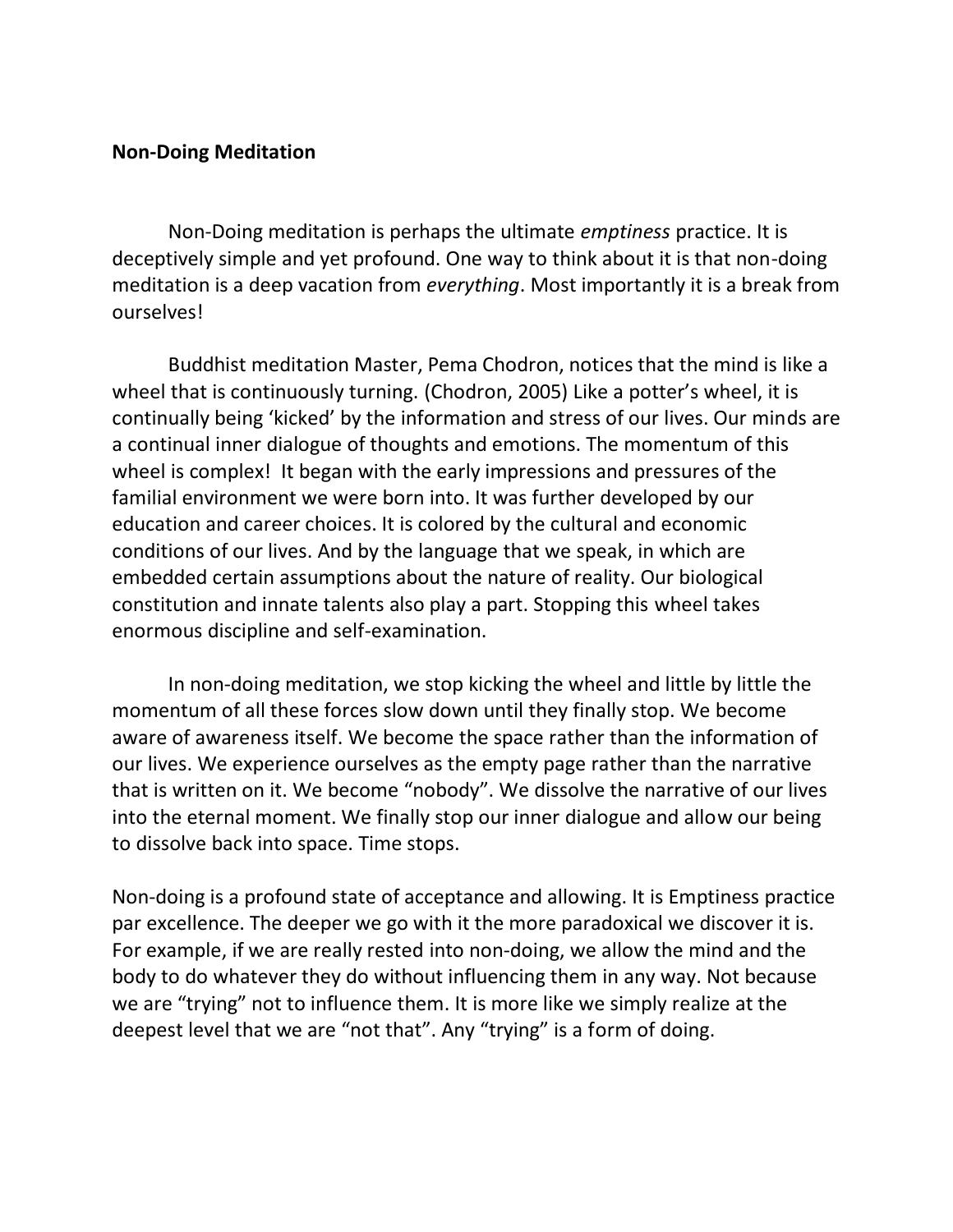Non-doing means simply *Being Space*, allowing whatever is to be, without any agenda or goal at all. As the wheel slows down more and more, we simply observe, without any interference, our personality and our conditioned mind and body. In the depth of non-doing, one releases any intention to dissolve the blockages and simply observes them from a place of non-judgemental openness and acceptance. Maintaining openness and non-judgemental equanimity also regarding our judgments is essential! More paradox! We accept our histories, our impulses, our faults and our strengths. We live in the paradoxical moment that we are all of these conflicting impulses and instincts and none of them. We allow for the radical totality of our experience. We are fully human, personal, conditioned, and unique, and also fully formless, empty, spacious, and agenda-less. We are outside of time and inside of time. We are something and nothing. We exist and we don't exist. Language can only point to this state, it can never fully express it.

Perhaps the best way to point towards the depth of non-doing meditation is poetry. While I was visiting Kyoto, Japan I wrote the following poem. The atmosphere of Kyoto was drenched with the intentions of countless monks and Buddhist masters. I am sure that the context of this collective field was impacting my consciousness when I wrote this poem. I think that it speaks to some of the essential paradoxes of non-doing meditation. See if you can feel the quality of awareness behind the words.

Zen Door

Somewhere in every temple is a door

that a master has cut with a subtle knife.

If you stand very still it will appear.

Think without thinking,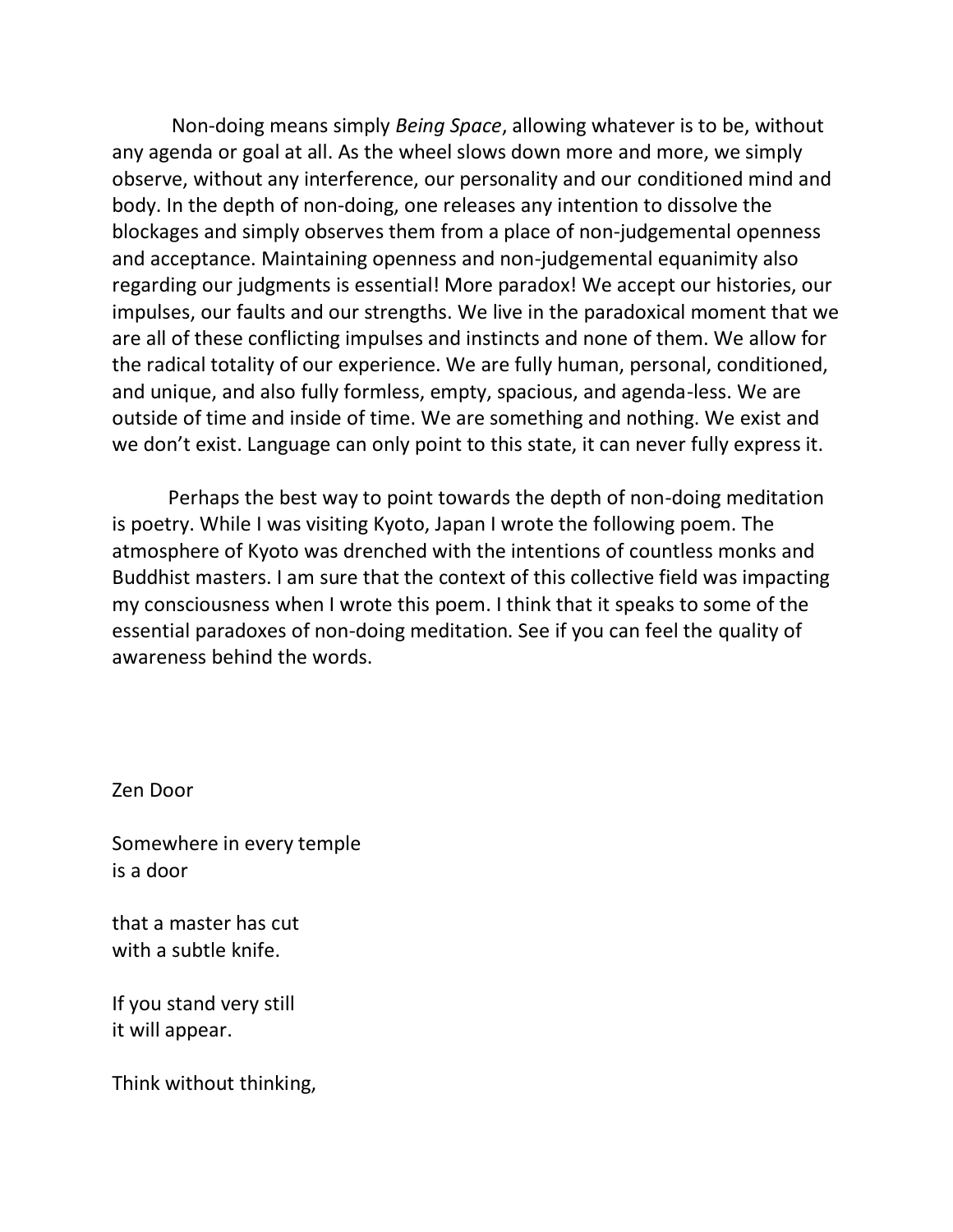and it will grow luminous.

Walk without walking, and you will enter.

Talk without talking, and it will reveal its secrets.

Meditate without meditating, and that master will live again.

# **Some Concluding Thoughts and Questions**

1. Why is there anything at all?

One of the biggest mysteries which mystics and philosophers have contemplated for ages is why there is anything at all. At some point, the unified field moved and there was creation. Out of *emptiness* emerged *form*. That is a fact. Understanding more than that seems hidden from us. Some traditions say that it was God's longing for company. That is one hypothesis. There are others. To me it is an unanswerable enigma. I don't think that we can really know for sure *why* the first movement, the big bang, the first creation of "Some-thing", occurred. What we can know is that at some point out of *No-thing*, there emerged *Some-thing*. This moment of mystery, in its most profound inexplicability, is not simply the subject of scientific inquiry, it is also a moment in consciousness that is the birthplace of innovation and creativity.

2. Attention and Intention

There seems to be a great clue in the treasure hunt called life in understanding the phenomena of *"attention"* and *"intention".*

One way to look at identity is that is simply a "*habit of attention".* From one perspective, who we are, is simply a collection of familiar ways of being and responding to our environment. From the moment of our birth our attention has been captured by the impressions of our environment and we have responded in ways that have been adaptive to the conditions we have been thrown into. These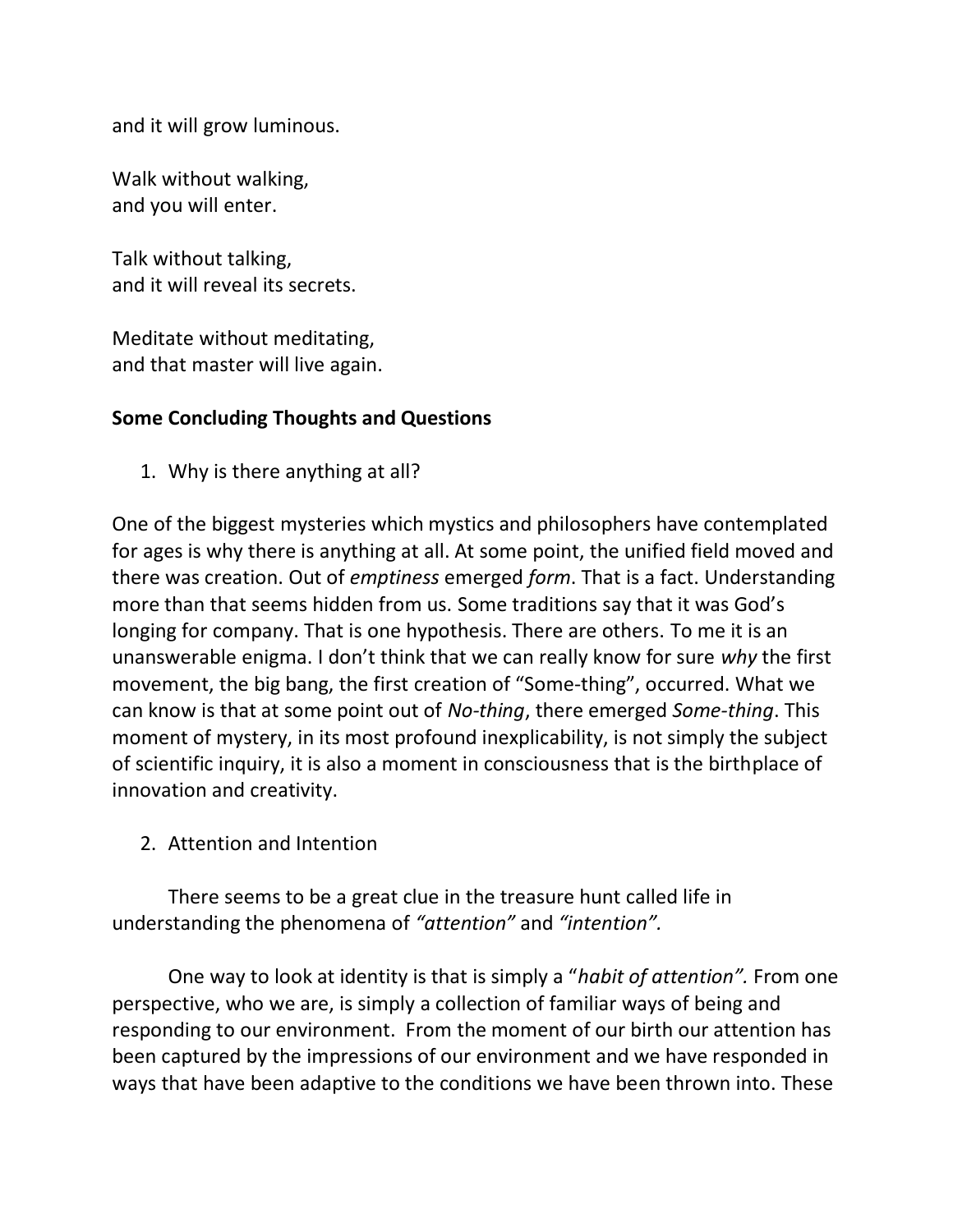strategies of response are so deeply ingrained that they become the background noise through which we filter all of the information of our lives. It is as if a sled has been going down a certain path on a snowy hill so many times that it has dug a deep groove that it literally cannot escape. This is the way our identity has captured our attention.

*Intentio*n on the other hand, embodies our capacity to consciously focus our *attention.* It is through our *intention* that we can begin to consciously dissolve the energy fixations and patterns of *attention* that limit our freedom. As anyone who has engaged in any form of spiritual practice can tell you, it takes tremendous *intention* to hold your *attention* inside the particular practice that you have committed to doing. You can prove this to yourself by simply attempting to hold your attention in an unbroken stream on your breath for 10 minutes! All authentic spiritual practices are intentional forms that challenge our unconscious structures. Returning to paradox, it is through the intentional practice of the *form*  of a spiritual discipline, that we cut a path to *formless.*

3. A question about identity:

Emptiness practice seems to suggest that our fundamental, unconditioned Being is without qualities, agendas, positions, or content. On the other hand, there does seem to be something essential in each human being that is separate and distinct from the constructed self. Something that cannot be explained by biological constitution or conditioning of any kind. Sometimes I have called this a person's "energetic signature". How do we understand the individual soul in the light of the teachings on *emptiness?* Many teachings talk about, and many people have experienced an individual soul that has an evolutionary path with unique challenges, karma, gifts and strengths. How do we hold the evolution of some sort of personal unique essence in the light of something as universal and impersonal as *emptiness?*

### 4. Impermanence. **Every-thing** changes, **No -thing** stays the same

This year I have been learning the lessons of impermanence. Since January, both of my beloved parents were in the hospital with potentially life-threatening health challenges for 6 weeks each. My Mom is 86 and my Dad is 90. Currently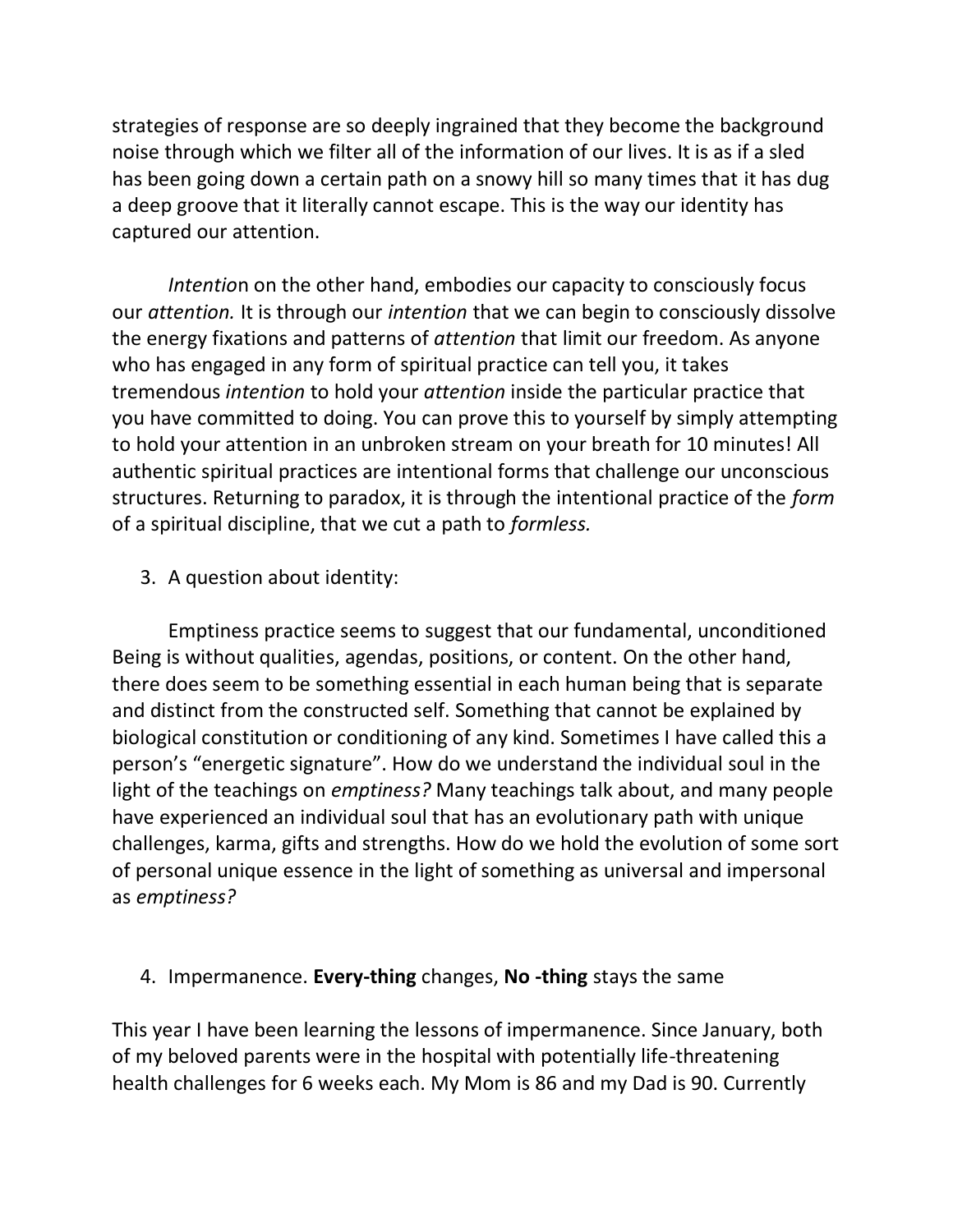they are both medically stable and I am deeply grateful to still have them in my life. But I spent much of the Winter and Spring going back and forth between Boston where I live and New York City to be by their side at Columbia Presbyterian Hospital.

Then two members of a spiritual group I am in died of cancer. Then my best friend's sister died of cancer. And then my brother-in-law's sister died from the complications of diabetes.

It was as if the universe was really trying to drive home a point. Life is an impermanent state! Our bodies have an expiration date!

Death is the big *unknown*. The ultimate release of our form. The ultimate dissolving of the threads that we have so carefully woven together into a life. Although the past 8 months have been very challenging, they were also deeply instructive. These experiences very directly challenged my attachments to the people that I love. They illuminated the incredible strength of the instinctual programs in my mind/body that cling to survival at all costs! I discovered just how much I love my life in form! And just how much I love other peoples' forms as well!!

Meditating on death can be a very productive. It can be a doorway into *emptiness* in a way that few events are. Death is a threshold moment that paradoxically releases a lot of energy into the manifest world if we really pay attention to it. It can be experienced as an opening, a gateway into the Nothingness that borders our lives. Once we get past the grief, in the light of death, we can become clearer about what is truly important to us. I remember as a teenager, reading the books of Carlos Castaneda, (Castenada, 1972) and his teacher Don Juan's admonishment to carry death on your left shoulder and consult with it regularly. When I can do this, it really cuts through the noise of my relative, conditioned mind! It stops the nonsense of my obsessive, worried thinking like nothing else. When I am stuck in an anxious loop, sometimes this is the only medicine that works!

Every-thing changes, No-thing stays the same. This is a great sword of discrimination that we can use in our practice of *emptiness.* All things, all states, all emotions, all thoughts, all peak experiences, all creative moments, all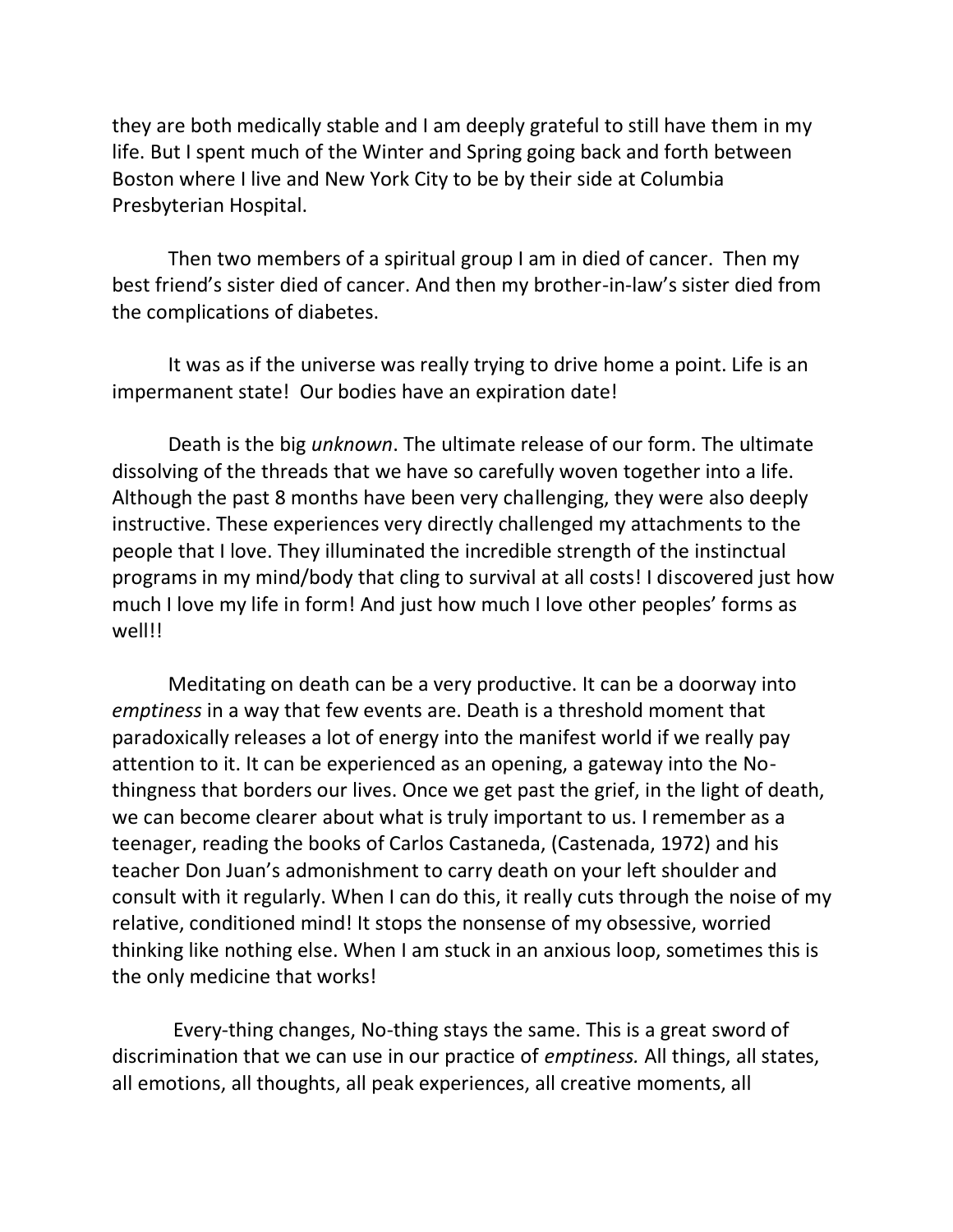moments of despair, all anxieties, all love makings, all planets, all galaxies, in fact anything that we can think of, will eventually change and pass away. Every-thing is impermanent. "Trying" to hold onto any of these states is a kind of idolatry. It is a fool's errand. But *No-Thing*, i.e. that layer of existence that is beyond subjects and objects, the unified field beyond *Time* and *Space* which has no content, the *void, emptiness, formlessness*, whatever we call it, stays the same. It was never born, so how can it die?

For me, touching this state of *No-Thing, No-body, No-time* and then, the creative moment when I become *Some-Thing and Some-Body* in *Time* is a moment that is shot full of creativity and the juicy essence of life. Meditating on the paradox of this moment, is a doorway into freedom and a liberated life.

# Endnotes

Almass, A.H., (2002) *Space Cruiser Inquiry*, Shambala, Boston and London.

Bichel, Ken, (August, 2019), personal communication.

Castenada, Carlos, (1972), *Journey to Ixtlan*, Simon and Schuster, NYC.

Chia, Mantak, (1990, Summer Retreat) Class notes.

Chia, Mantak, (1983) Aurora Press, P.O. Box 573, Santa Fe, New Mexico.

Chodron, Pema (2005) *Getting Unstuck*, Audio CD, Sounds True, Boulder, Colorado.

Dispenza, Joseph, (2017) *Becoming Supernatural*, Hay House UK, Ltd., Carlsbad, Ca., NYC, London, Sydney, Johannesburg.

Frantzis, Bruce (1998), *The Great Stillness, Tao Meditation, Vol. 2*, North Atlantic Books, Berkley, California.

Grey, Alex (1990), *Sacred Mirrors, The Visionary Art of Alex Grey*, Inner Traditions International, Rochester, Vt.